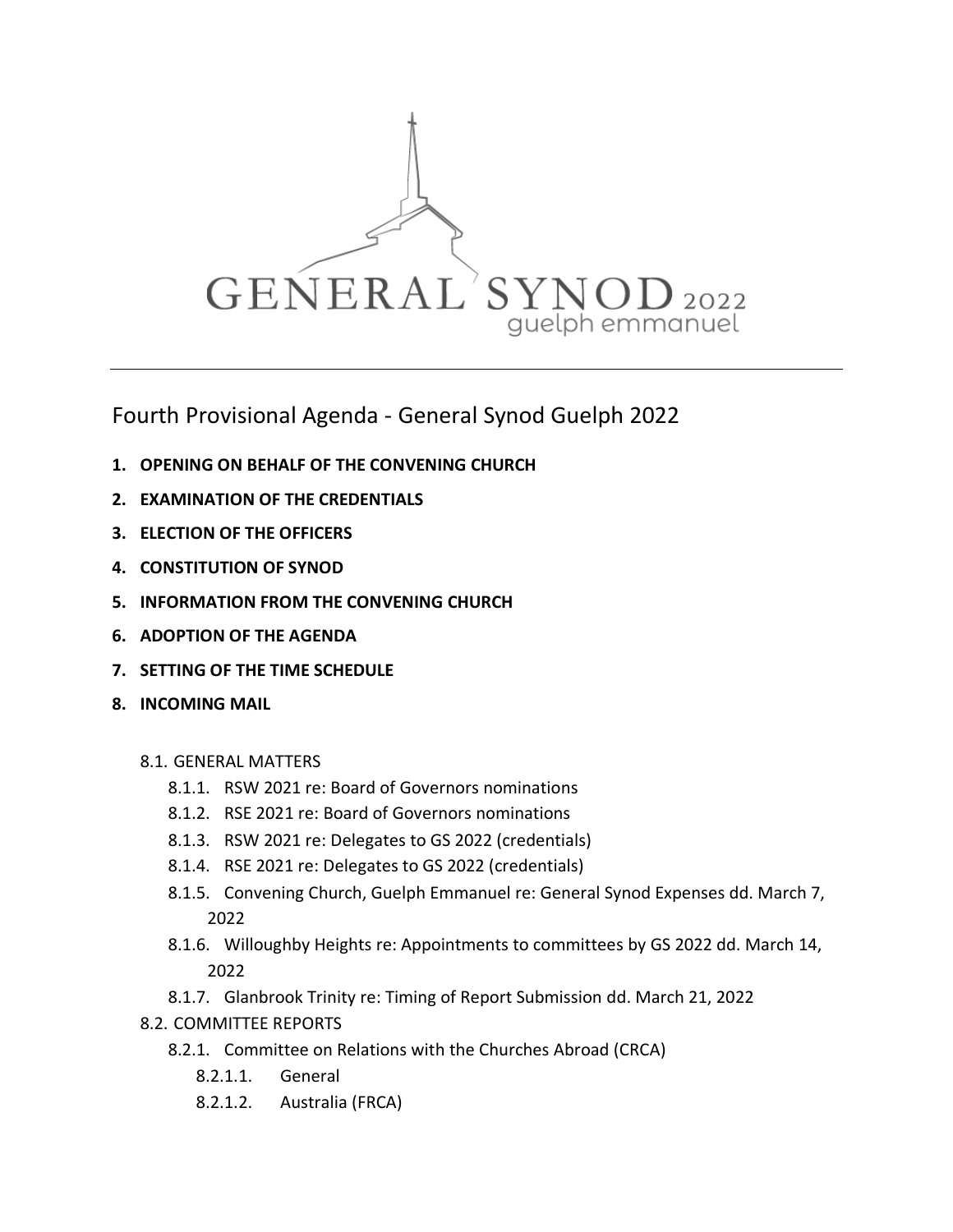- 8.2.1.3. Brazil (IRB)
- 8.2.1.4. Indonesia (GGRI, GGRCI, GGRI-Timor)
- 8.2.1.5. Korea (KPCK, IRCK, RCK)
- 8.2.1.6. The Netherlands (GKv, DGK, GKN)
	- 8.2.1.6.1. Supplement The Netherlands (DGK & LRCA)
- 8.2.1.7. New Zealand (RCNZ)
- 8.2.1.8. Scotland (FCS, FCC)
- 8.2.1.9. South Africa (FRCSA)
- 8.2.1.10. International (ICRC)
- 8.2.2. Standing Committee for the Publication of the Book of Praise (SCBP)
	- 8.2.2.1. Report SCBP
	- 8.2.2.2. Supplement 1 Psalms and Hymns
	- 8.2.2.3. Supplement 2 Psalms and Hymns
	- 8.2.2.4. Appointments to SCBP *letter to the delegates*
- 8.2.3. Archives
	- 8.2.3.1. Report Burlington Ebenezer + Request to update guidelines + Draft mandate dd. Oct 20, 2021
	- 8.2.3.2. Inspection of Archives Burlington/Waterdown Rehoboth dd. Sep 11, 2021
- 8.2.4. Board of Governors of the Canadian Reformed Theological Seminary (CRTS)
	- 8.2.4.1. Report BOG
	- 8.2.4.2. Supplement Report dd. Jan 2022
	- 8.2.4.3. Appointments to BOG (Finance and Property Committee) *letter to the delegates, to be received prior to GS 2022*
	- 8.2.4.4. Appointments to the Seminary *letter to the delegates, to be received prior to GS 2022*
- 8.2.5. Committee for Pastoral Training Program (PTP)
	- 8.2.5.1. Report Guelph Emmanuel
- 8.2.6. Committee for Bible Translation (CBT)
	- 8.2.6.1. Report CBT
- 8.2.7. Committee for the Official Website
	- 8.2.7.1. Report CWEB
- 8.2.8. Committee for Needy Students Fund
	- 8.2.8.1. Report Grassie Covenant dd. Nov 24, 2021
- 8.2.9. Address Church
	- 8.2.9.1. Report Burlington Ebenezer dd. Oct 21, 2021
- 8.2.10. Days of Prayer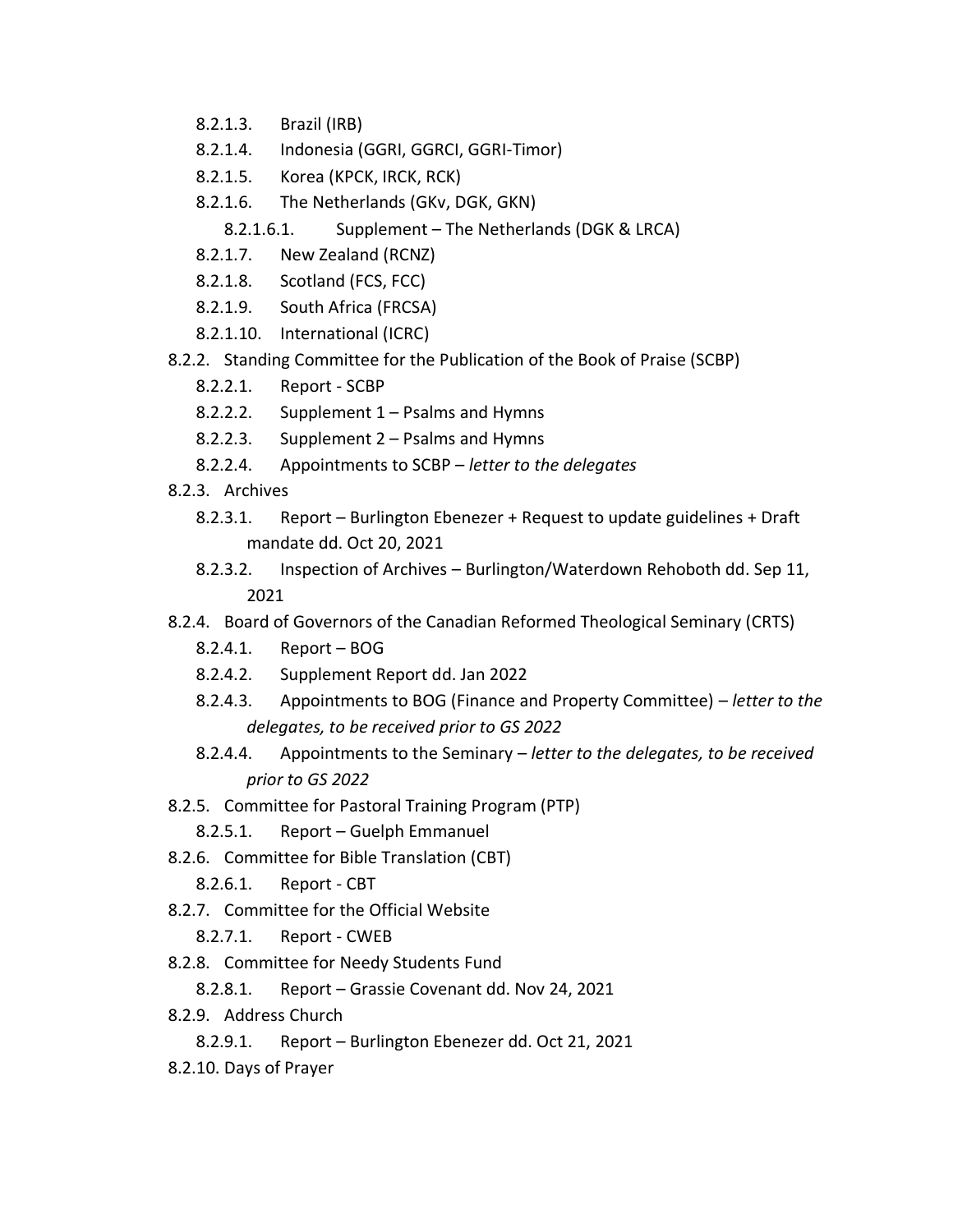- 8.2.10.1. Report Burlington/Waterdown Rehoboth and Edmonton Providence dd. Nov 19, 2021
- 8.2.11. Committee for Contact with the Churches in North America (CCCNA)
	- 8.2.11.1. Report CCCNA
- 8.2.12. CRCA-CCCNA Ecumenical Relationships (Church Order Art. 50)
	- 8.2.12.1. CRCA-CCCNA Majority Report
	- 8.2.12.2. CRCA-CCCNA Minority Report
	- 8.2.12.3. Appointments to the CRCA-CCCNA (or CER) *letter to the delegates*
- 8.3. LETTERS FROM THE CHURCHES REGARDING THE REPORTS
	- 8.3.1. Committee on Relations with the Churches Abroad (CRCA)
		- 8.3.1.1. Ancaster dd. Feb 3, 2022
		- 8.3.1.2. Glanbrook Trinity dd. March 21, 2022
	- 8.3.2. Standing Committee for Book of Praise (SCBP)
		- 8.3.2.1. Dunnville dd. Dec 22, 2021
		- 8.3.2.2. Niagara South dd. Feb 23, 2022
		- 8.3.2.3. Elora dd. March 1, 2022
		- 8.3.2.4. Nooksack Valley dd. Jan 28, 2022
		- 8.3.2.5. St. Albert dd. March 14, 2022
		- 8.3.2.6. Fergus North dd. March 5, 2022
		- 8.3.2.7. Burlington/Waterdown Rehoboth dd. March 7, 2022
		- 8.3.2.8. Aldergrove dd. March 14, 2022
		- 8.3.2.9. Devon dd. March 10, 2022
		- 8.3.2.10. Devon dd. March 11, 2022
		- 8.3.2.11. Smithville dd. Feb 14, 2022
		- 8.3.2.12. Yarrow dd. March 10, 2022
		- 8.3.2.13. Spring Creek dd. March 16, 2022
		- 8.3.2.14. Coaldale dd. March 2022
		- 8.3.2.15. Fergus Maranatha dd. March 18, 2022
		- 8.3.2.16. Carman East dd. Feb 26, 2022
		- 8.3.2.17. Flamborough Redemption dd. March 22, 2022
		- 8.3.2.18. Owen Sound dd. March 24, 2022
		- 8.3.2.19. Calgary dd. Feb 22, 2022
		- 8.3.2.20. Glanbrook Trinity dd. March 21, 2022
		- 8.3.2.21. Barrhead dd. March 22, 2022
		- 8.3.2.22. Willoughby Heights dd. March 25, 2022
		- 8.3.2.23. Hamilton Cornerstone dd. March 26, 2022
		- 8.3.2.24. Winnipeg Redeemer dd. March 23, 2022
		- 8.3.2.25. Grand Valley dd. March 26, 2022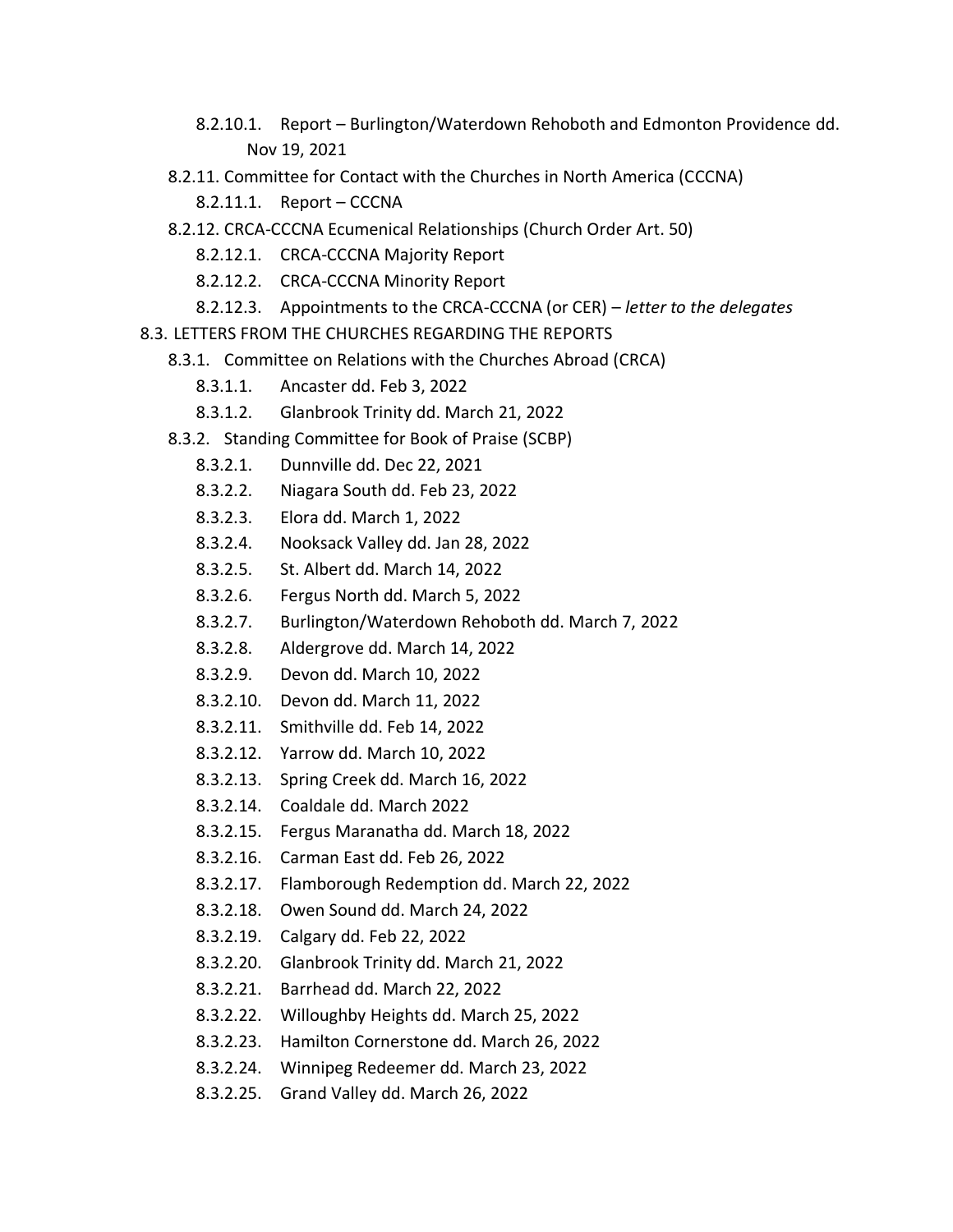- 8.3.2.26. Ancaster dd. March 15, 2022
- 8.3.2.27. Ancaster dd. March 15, 2022
- 8.3.2.28. Ancaster dd. March 26, 2022
- 8.3.2.29. Ancaster dd. March 26, 2022
- 8.3.2.30. Neerlandia dd. March 2022
- 8.3.2.31. Edmonton Immanuel dd. March 2022
- 8.3.2.32. Lynden dd. March 26, 2022
- 8.3.2.33. Carman West dd. March 21, 2022
- 8.3.2.34. Orangeville dd. March 19, 2022
- 8.3.2.35. Orangeville dd. March 15, 2022
- 8.3.2.36. Orangeville dd. March 23, 2022
- 8.3.2.37. Hamilton Providence dd. March 25, 2022
- 8.3.2.38. Hamilton Providence dd. March 25, 2022
- 8.3.2.39. Burlington Ebenezer dd. March 25, 2022
- 8.3.2.40. Grand Rapids dd. March 28, 2022
- 8.3.2.41. Toronto Bethel dd. March 12, 2022
- 8.3.2.42. Lincoln Vineyard dd. March 29, 2022
- 8.3.2.43. Langley Refuge dd. March 29, 2022
- 8.3.3. Archives
	- 8.3.3.1. Willoughby Heights dd. March 14, 2022
	- 8.3.3.2. Carman West dd. March 21, 2022
- 8.3.4. Canadian Reformed Theological Seminary (CRTS)
	- 8.3.4.1. Burlington/Waterdown Rehoboth dd. March 7, 2022
	- 8.3.4.2. Willoughby Heights dd. March 14, 2022
	- 8.3.4.3. Aldergrove dd. March 14, 2022
	- 8.3.4.4. Yarrow dd. March 10, 2022
	- 8.3.4.5. Glanbrook Trinity dd. March 21, 2022
	- 8.3.4.6. Langley dd. March 25, 2022
	- 8.3.4.7. Toronto Bethel dd. March 12, 2022
	- 8.3.4.8. Calgary dd. Feb 22, 2022
	- 8.3.4.9. Toronto Bethel dd. March 29, 2022
	- 8.3.4.10. Grassie Covenant dd. March 25, 2022
- 8.3.5. Pastoral Training Program (PTP)

### None

8.3.6. Committee for Bible Translations (CBT)

None

- 8.3.7. Official Website (CWEB)
	- 8.3.7.1. Ancaster dd. March 15, 2022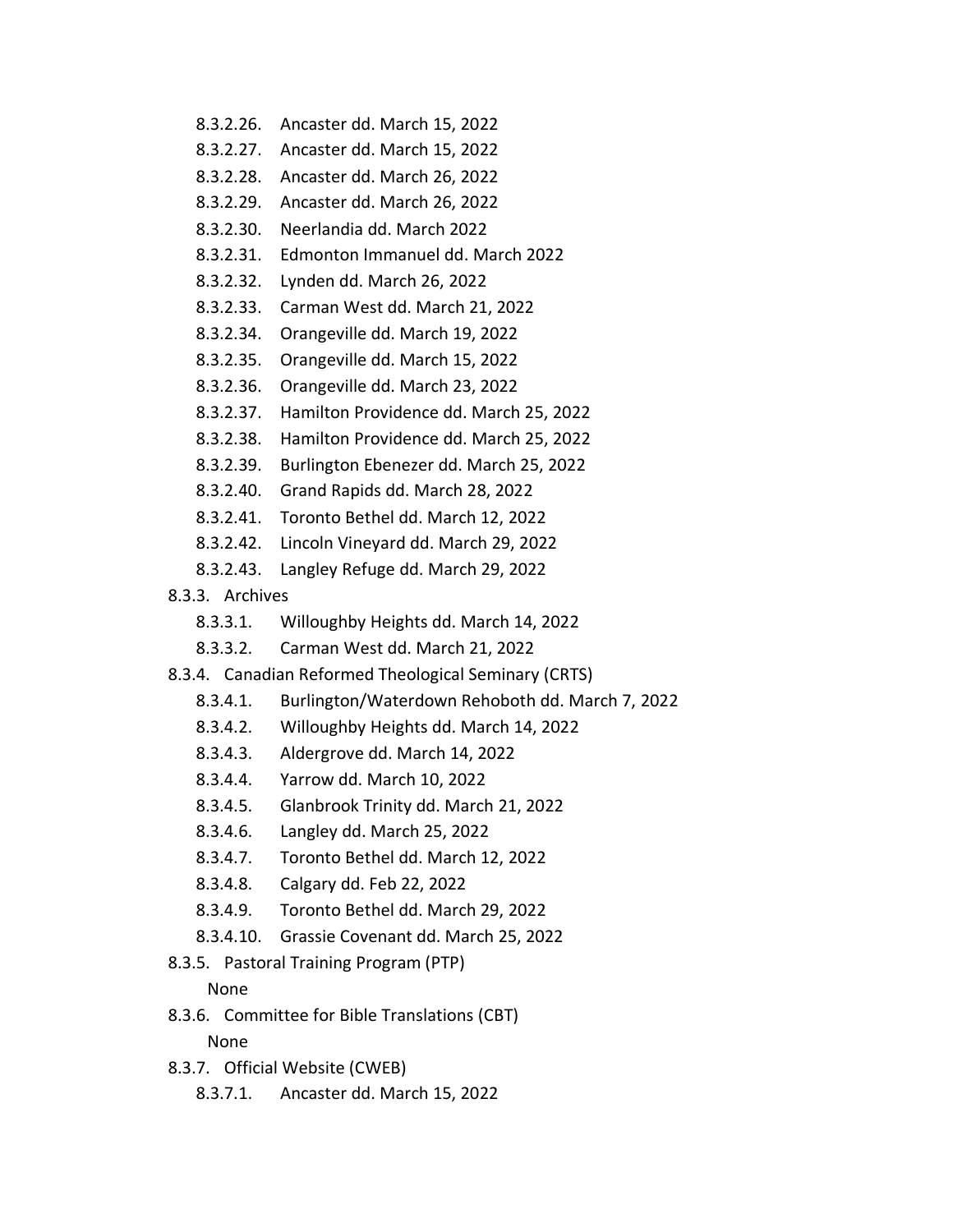- 8.3.8. Needy Student Fund (CNSF)
	- 8.3.8.1. Willoughby Heights dd. March 25, 2022
- 8.3.9. Address Church

None

- 8.3.10. Days of Prayer
	- 8.3.10.1. Grassie Covenant dd. March 25, 2022 *supporting documents included*
- 8.3.11. Committee for Contact with the Churches in North America (CCCNA)
	- 8.3.11.1. St. Albert dd. March 14, 2022
	- 8.3.11.2. Willoughby Heights dd. March 14, 2022
	- 8.3.11.3. London Pilgrim dd. March 18, 2022
	- 8.3.11.4. Burlington Fellowship dd. March 25, 2022
- 8.3.12. CRCA-CCCNA Ecumenical Relationships (Church Order Art. 50)
	- 8.3.12.1. Dunnville dd. Oct 19, 2021
	- 8.3.12.2. Burlington/Waterdown Rehoboth dd. Dec 6, 2021
	- 8.3.12.3. Orangeville dd. Dec 29, 2021
	- 8.3.12.4. Carman West dd. Jan 2022
	- 8.3.12.5. Ancaster dd. Feb 3, 2022
	- 8.3.12.6. Attercliffe dd. Jan 26, 2022
	- 8.3.12.7. Niagara South dd. Feb 23, 2022
	- 8.3.12.8. Lynden dd. March 9, 2022
	- 8.3.12.9. Elora dd. March 1, 2022
	- 8.3.12.10. St. Albert dd. March 14, 2022
	- 8.3.12.11. Fergus North dd. March 5, 2022
	- 8.3.12.12. Guelph Emmanuel dd. March 7, 2022
	- 8.3.12.13. Willoughby Heights dd. March 14, 2022
	- 8.3.12.14. Aldergrove dd. March 14, 2022
	- 8.3.12.15. Smithville dd. Feb 14, 2022
	- 8.3.12.16. Yarrow dd. March 10, 2022
	- 8.3.12.17. Cloverdale dd. March 15, 2022
	- 8.3.12.18. Owen Sound dd. March 22, 2022
	- 8.3.12.19. Vernon dd. Feb 10, 2022
	- 8.3.12.20. Chilliwack dd. March 2022
	- 8.3.12.21. Spring Creek dd. March 16, 2022
	- 8.3.12.22. Coaldale dd. March 2022
	- 8.3.12.23. London Pilgrim dd. Feb 22, 2022
	- 8.3.12.24. Flamborough Redemption dd. March 22, 2022
	- 8.3.12.25. Fergus Maranatha dd. March 18, 2022
	- 8.3.12.26. Fergus Maranatha dd. March 18, 2022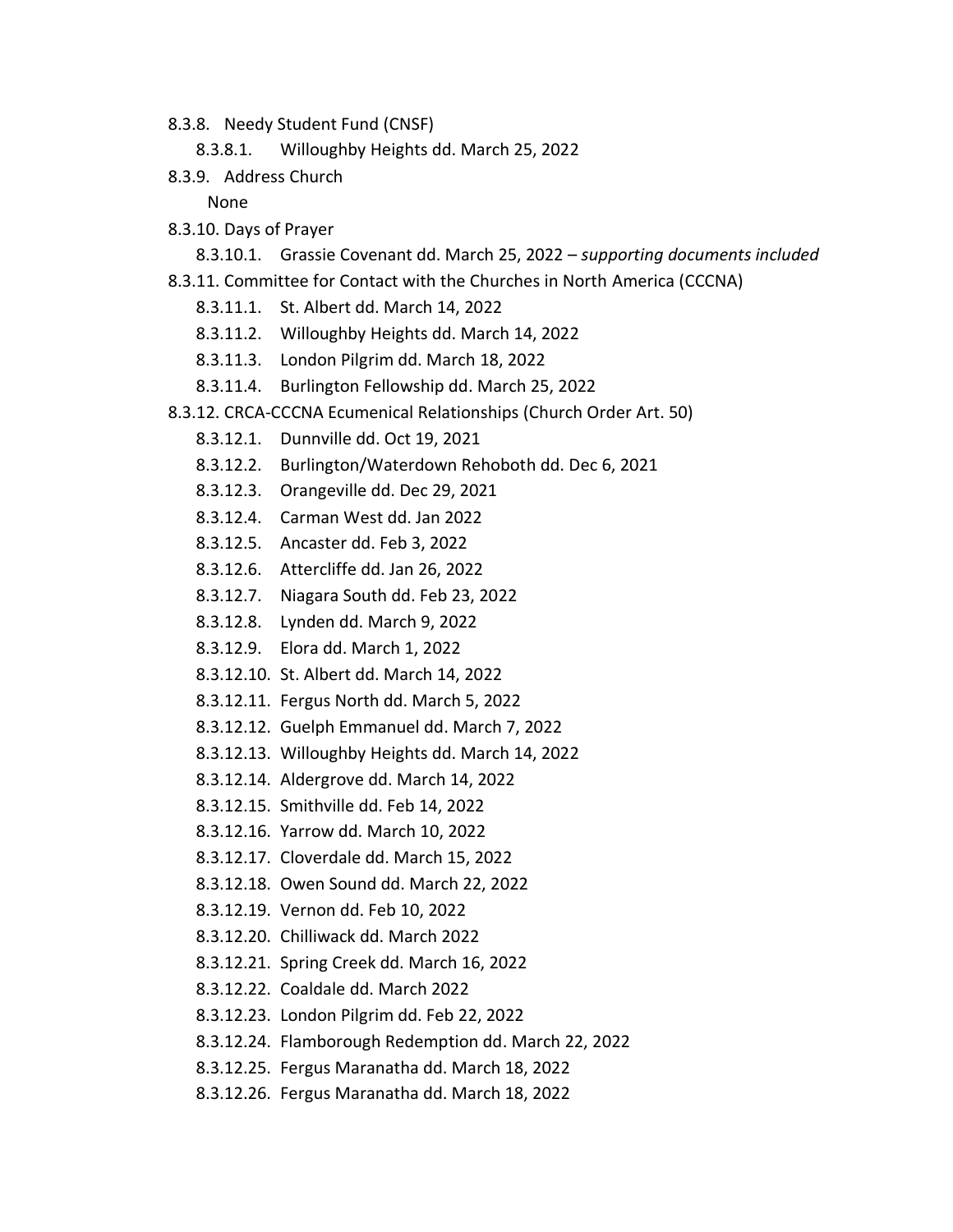- 8.3.12.27. Fergus Maranatha dd. March 18, 2022
- 8.3.12.28. Calgary dd. Feb 22, 2022
- 8.3.12.29. Chatham Eben-Ezer dd. March 24, 2022
- 8.3.12.30. Glanbrook Trinity dd. March 21, 2022
- 8.3.12.31. Glanbrook Trinity dd. March 21, 2022
- 8.3.12.32. Glanbrook Trinity dd. March 21, 2022
- 8.3.12.33. Hamilton Cornerstone dd. March 26, 2022
- 8.3.12.34. Burlington Fellowship dd. March 25, 2022
- 8.3.12.35. Winnipeg Redeemer dd. March 23, 2022
- 8.3.12.36. Neerlandia dd. March 2022
- 8.3.12.37. Edmonton Immanuel dd. March 2022
- 8.3.12.38. Langley dd. March 28, 2022
- 8.3.12.39. Hamilton Providence dd. March 28, 2022
- 8.3.12.40. Toronto Bethel dd. March 12, 2022
- 8.3.12.41. Langley Refuge dd. March 29, 2022
- 8.3.12.42. Grassie Covenant dd. March 25, 2022
- 8.4. OVERTURES
	- 8.4.1. RSE 2020 to Remove the Current Hymn Cap for the *Book of Praise*
	- 8.4.2. RSE 2020 to Remove the Bracketed Qualifier from the Abbreviated Lord's Supper Form
	- 8.4.3. RSW 2021 to Rescind the decision of GS 2004 art. 115 re: Hymn Cap
	- 8.4.4. RSE 2021 re: Preparatory Examinations Home Classis
	- 8.4.5. RSE 2021 re: Shorter Lord's Supper Liturgical Forms
- 8.5. LETTERS FROM THE CHURCHES REGARDING THE OVERTURES
	- 8.5.1. Overture RSE 2020 Hymn Cap
		- 8.5.1.1. Owen Sound dd. March 2021
		- 8.5.1.2. Carman West dd. Jan 2022
		- 8.5.1.3. Brampton dd. Feb 8, 2022
		- 8.5.1.4. Niagara South dd. Feb 23, 2022
		- 8.5.1.5. Nooksack Valley dd. Feb 18, 2022
		- 8.5.1.6. St. Albert dd. March 14, 2022
		- 8.5.1.7. Willoughby Heights dd. March 14, 2022
		- 8.5.1.8. Smithville dd. Feb 14, 2022
		- 8.5.1.9. Yarrow dd. March 10, 2022
		- 8.5.1.10. Cloverdale dd. March 15, 2022
		- 8.5.1.11. Attercliffe dd. March 17, 2022
		- 8.5.1.12. Coaldale dd. March 2022
		- 8.5.1.13. Carman East dd. Feb 26, 2022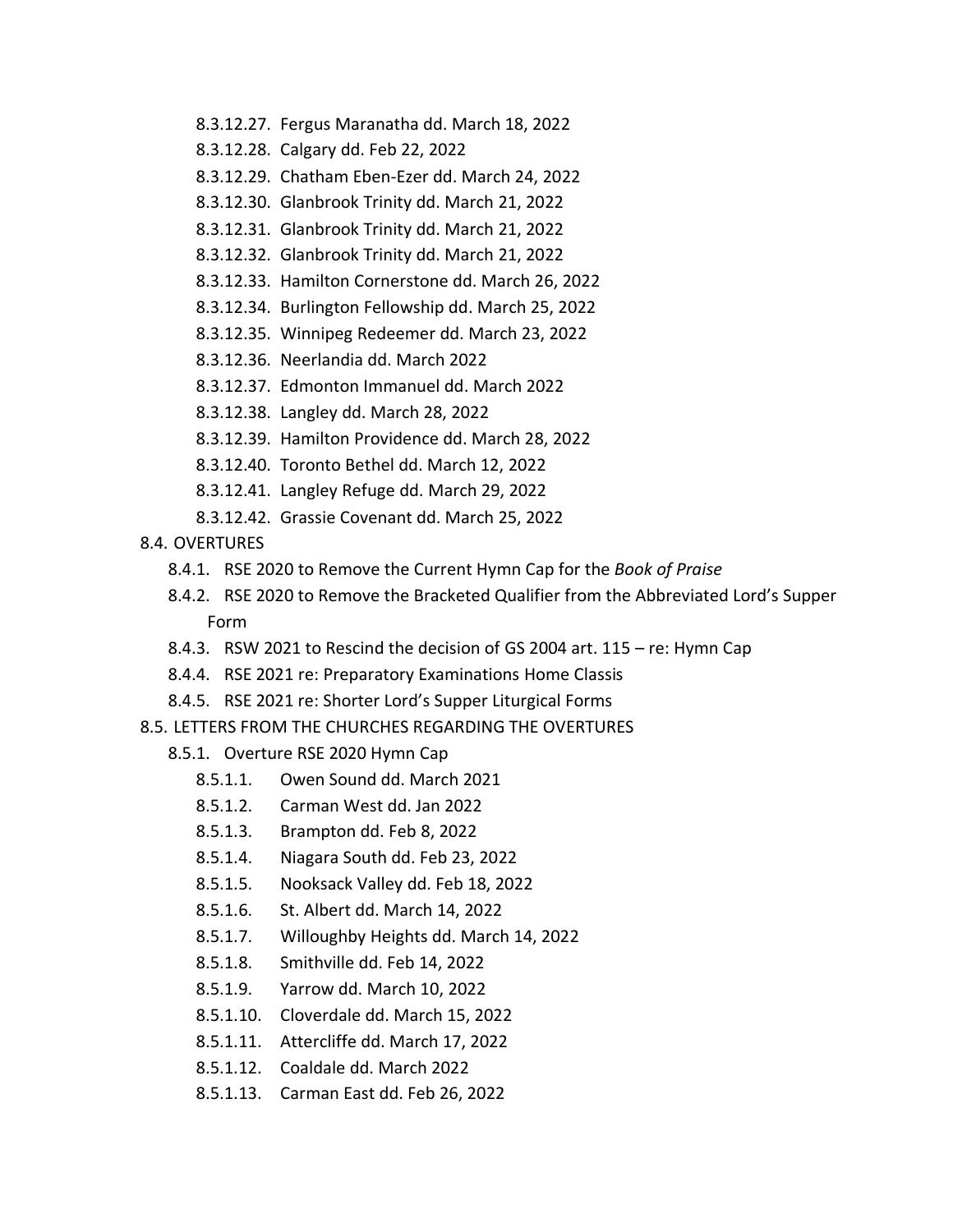- 8.5.1.14. Flamborough Redemption dd. March 22, 2022
- 8.5.1.15. Fergus Maranatha dd. March 18, 2022
- 8.5.1.16. Glanbrook Trinity dd. March 21, 2022
- 8.5.1.17. Barrhead dd. March 22, 2022
- 8.5.1.18. Neerlandia dd. March 2022
- 8.5.1.19. Edmonton Immanuel dd. March 2022
- 8.5.1.20. Lynden dd. March 25, 2022
- 8.5.1.21. Burlington Ebenezer dd. March 25, 2022
- 8.5.1.22. Grand Rapids dd. March 28, 2022
- 8.5.1.23. Edmonton Providence dd. March 29, 2022
- 8.5.2. Overture RSE 2020 Bracketed Qualifier
	- 8.5.2.1. Ancaster dd. April 8, 2021
	- 8.5.2.2. Brampton dd. Feb 8, 2022
	- 8.5.2.3. Niagara South dd. Feb 23, 2022
	- 8.5.2.4. Guelph Emmanuel dd. March 7, 2022
	- 8.5.2.5. Smithville dd. Feb 14, 2022
	- 8.5.2.6. Cloverdale dd. March 15, 2022
	- 8.5.2.7. Vernon dd. March 21, 2022
	- 8.5.2.8. Coaldale dd. March 2022
	- 8.5.2.9. Flamborough Redemption dd. March 22, 2022
	- 8.5.2.10. Fergus Maranatha dd. March 18, 2022
	- 8.5.2.11. Glanbrook Trinity dd. March 21, 2022
	- 8.5.2.12. Winnipeg Redeemer dd. March 23, 2022
	- 8.5.2.13. Edmonton Immanuel dd. March 2022
	- 8.5.2.14. Langley dd. March 25, 2022
- 8.5.3. Overture RSW 2021 Hymn Cap
	- 8.5.3.1. Owen Sound dd. Dec 10, 2021
	- 8.5.3.2. Ancaster dd. Feb 3, 2022
	- 8.5.3.3. Willoughby Heights dd. March 14, 2022
	- 8.5.3.4. Neerlandia dd. March 2022
	- 8.5.3.5. Edmonton Immanuel dd. March 2022
	- 8.5.3.6. Langley dd. March 28, 2022
- 8.5.4. Overture RSE 2021 Preparatory Examinations
	- 8.5.4.1. Carman West dd. Jan 2022
	- 8.5.4.2. Smithers dd. Feb 28, 2022
	- 8.5.4.3. Willoughby Heights dd. March 14, 2022
	- 8.5.4.4. Yarrow dd. March 10, 2022
	- 8.5.4.5. Cloverdale dd. March 15, 2022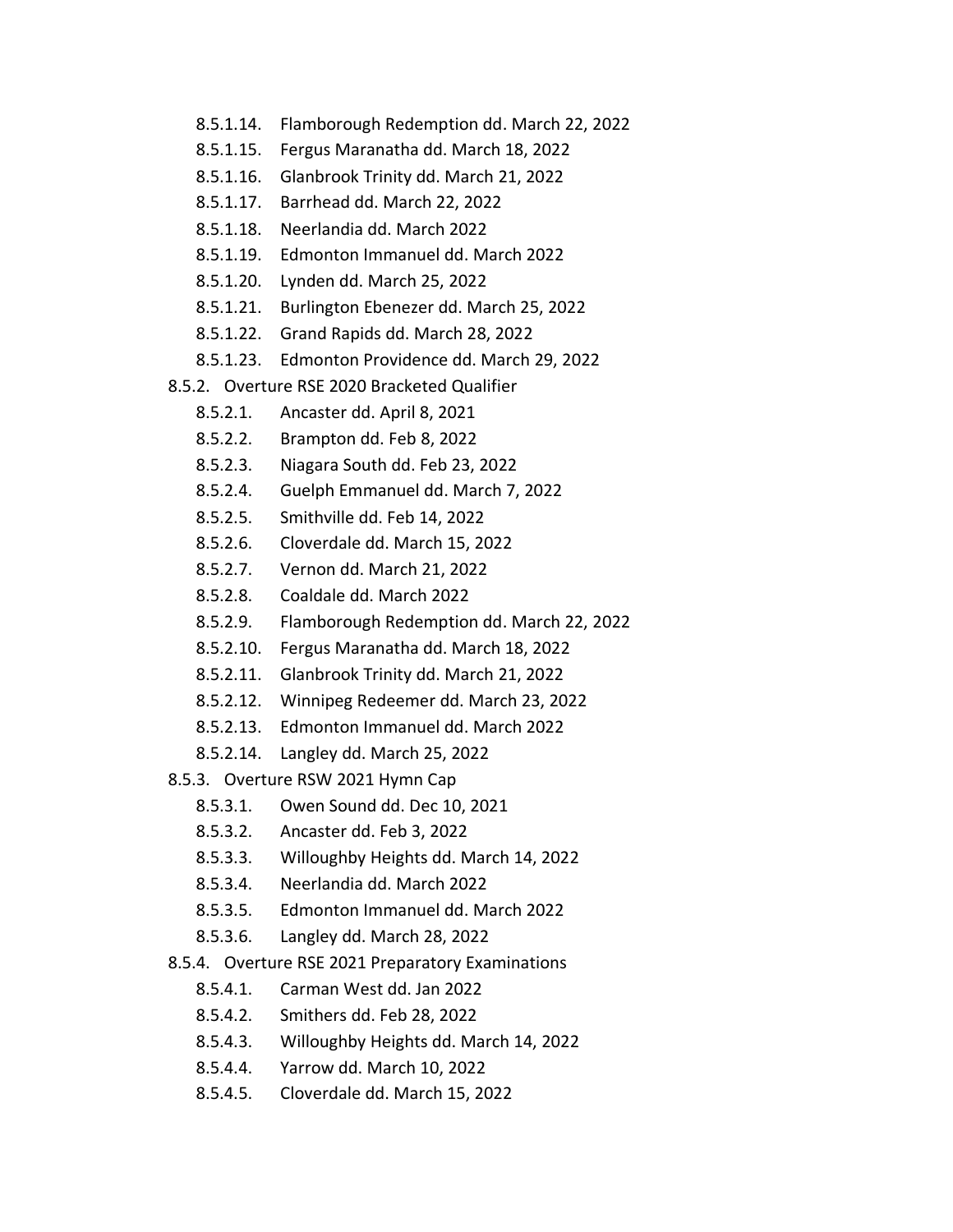- 8.5.4.6. Coaldale dd. March 2022
- 8.5.4.7. Flamborough Redemption dd. March 22, 2022
- 8.5.4.8. Fergus Maranatha dd. March 18, 2022
- 8.5.4.9. Calgary dd. March 10, 2022
- 8.5.4.10. Chatham Eben-Ezer dd. March 24, 2022
- 8.5.4.11. Glanbrook Trinity dd. March 21, 2022
- 8.5.4.12. Neerlandia dd. March 2022
- 8.5.4.13. Edmonton Immanuel dd. March 2022
- 8.5.4.14. Edmonton Providence dd. March 29, 2022
- 8.5.5. Overture RSE 2021 Liturgical Forms
	- 8.5.5.1. Carman West dd. Jan 2022
	- 8.5.5.2. Brampton dd. Feb 8, 2022
	- 8.5.5.3. Niagara South dd. Feb 23, 2022
	- 8.5.5.4. Sardis dd. Feb 2022
	- 8.5.5.5. Lynden dd. March 2022
	- 8.5.5.6. Nooksack Valley dd. Feb 18, 2022
	- 8.5.5.7. Winnipeg Grace dd. March 10, 2022
	- 8.5.5.8. Guelph Emmanuel dd. March 7, 2022
	- 8.5.5.9. Willoughby Heights dd. March 14, 2022
	- 8.5.5.10. Smithville dd. Feb 14, 2022
	- 8.5.5.11. Owen Sound dd. March 22, 2022
	- 8.5.5.12. Vernon dd. March 21, 2022
	- 8.5.5.13. Coaldale dd. March 2022
	- 8.5.5.14. Carman East dd. Feb 26, 2022
	- 8.5.5.15. Fergus Maranatha dd. March 18, 2022
	- 8.5.5.16. Calgary dd. Feb 22, 2022
	- 8.5.5.17. Glanbrook Trinity dd. March 21, 2022
	- 8.5.5.18. Winnipeg Redeemer dd. March 23, 2022
	- 8.5.5.19. Neerlandia dd. March 2022
	- 8.5.5.20. Edmonton Immanuel dd. March 2022
	- 8.5.5.21. Lincoln Vineyard dd. March 28, 2022
	- 8.5.5.22. Edmonton Providence dd. March 29, 2022
	- 8.5.5.23. Langley Refuge dd. March 29, 2022
- 8.6. APPEALS
	- 8.6.1. GS 2004 art. 115 *(Hymn Cap)*
		- 8.6.1.1. Winnipeg Redeemer dd. Feb 13, 2020
	- 8.6.2. GS 2019 art. 141 *(Personal)*
		- 8.6.2.1. Dunnville dd. Oct 20, 2020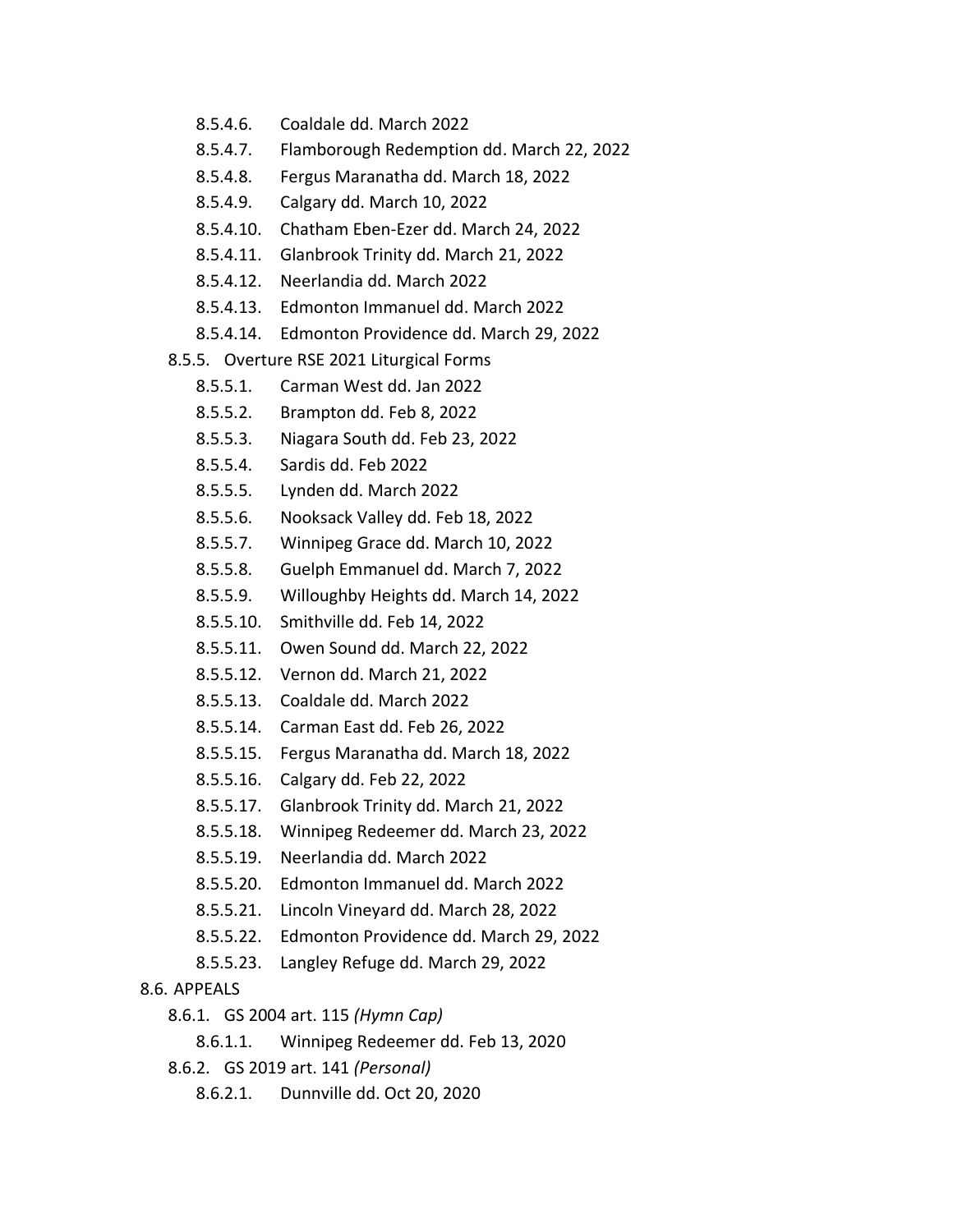8.6.2.2. Lincoln Vineyard dd. March 23, 2022

8.6.2.2.1. Letter from Living Hope Presbyterian Church dd. March 9, 2021

- 8.6.2.3. S. and M. Vanderwoude dd. March 28, 2022
- 8.6.3. RSE 2019 art. 9 *(Admissibility)*

8.6.3.1. Bethel Toronto dd. Nov 20, 2021

8.6.4. RSE 2019 art. 10 *(Worship service – special days)*

8.6.4.1. Bethel Toronto dd. Nov 20, 2021

8.6.4.2. Flamborough Redemption dd. March 8, 2022

8.6.5. RSE 2019 art. 11 *(Pulpit Access)*

- 8.6.5.1. Jubilee Ottawa dd. Feb 7, 2022
- 8.6.5.2. Bethel Toronto dd. Nov 20, 2021
- 8.6.5.3. Hamilton Blessings dd. March 25, 2022
- 8.6.6. RSW 2021 art. 33 *(Hymn Cap)*
	- 8.6.6.1. Chilliwack dd. Feb 12, 2022
	- 8.6.6.2. Chilliwack dd. Feb 12, 2022
- 8.6.7. GS 2019 art. 98 *(Personal)*
	- 8.6.7.1. Lincoln Vineyard dd. March 23, 2022
- 8.6.8. GS 2019 art. 142 *(CO Art. 55 – Psalms and Hymns)*
	- 8.6.8.1. Fergus Maranatha dd. March 18, 2022
	- 8.6.8.2. Calgary dd. Feb 21, 2022
- 8.6.9. RSE 2020 art. 13 *(Language of questions in Liturgical Forms)*
	- 8.6.9.1. Hamilton Blessings dd. March 25, 2022
- *8.6.10.* GS 1980 and 1983 *(Liturgical Forms)*
	- 8.6.10.1. Burlington Fellowship dd. March 25, 2022
- *8.6.11.* RSW 2021 art. 9 *(Worship)*
	- 8.6.11.1. T. and C. Kanis dd. March 28, 2022
- 8.7. LETTERS FROM THE CHURCHES *– uncategorized*
	- 8.7.1. Coaldale re: GS 2019 art. 62 dd. Jan 27, 2021
	- 8.7.2. Coaldale re: GS 2019 art. 145 (SCBP mandate) dd. April 20, 2021

## **9. APPOINTMENTS**

## **10. CENSURE** *AD* **ARTICLE 34 CO**

**11. FINANCIAL MATTERS**

## **12. PREPARATION FOR NEXT GENERAL SYNOD**

- **13. ADOPTION OF THE ACTS**
- **14. APPROVAL OF THE PRESS RELEASE**